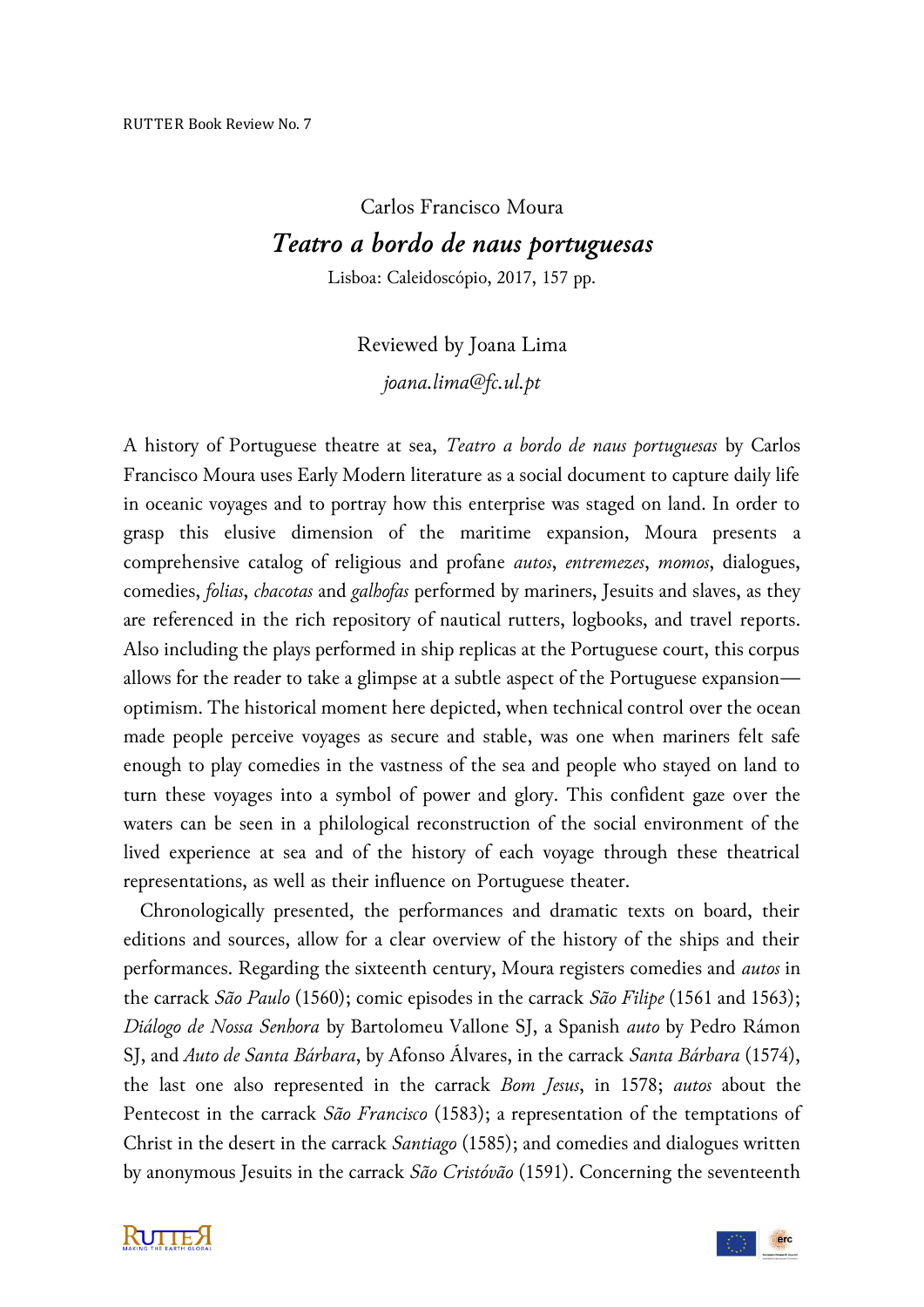century, the author lists four ships that served as a theatre stage. Those being the carrack *Nossa Senhora de Jesus* (1610), where a comedy was enacted; carrack *Nossa Senhora de Belém* (1635), where the anniversary of St. Francis Xavier was celebrated by sailors performing a comedy and numerous *entremezes*; carrack *Bom Jesus da Vidigueira*  (1655), where St. Anthony and St. John were celebrated in the same fashion; and galleon *São Francisco* (1655), where an unknown play was performed. About the eighteenth century, Moura lists theatrical performances in two ships—a comedy and an *entremez* in the carrack *Senhora da Nazaré* (1746); and the comedy *As preciozas rediculas*, and the *Entremez do velho namorado impertinente e enganado* in the carrack *Santa Ana-Carmo-S. Jorge* (1771). While this corpus would allow for a more profound reading of each voyage, the schematic organization of information may prove to be quite useful for the historian of science, as it depicts this optimistic gaze and presence in the sea. Despite not making a literary analysis of the dramatic texts or problematizing their contents in relation to this scientific enterprise, this book provides a closer look at both daily life in oceanic voyages and the imperial thought behind it. Through these micro-histories, the reader is able to step into an Early Modern ship and observe what the crew did *to take the sadness out of the sea* (João de Barros, *Decades of Asia*, I), since crossing the ocean became such a monotonous activity. Some of the most interesting comedy acts were based in (para)theatrically challenging authority on board, whether by using rhetoric and dance to confront high rank individuals, such as the captain, pilot, boatswain, priests or noblemen, or by performing celebrations where the social order on the ship was inverted. Such was the occasion in the celebration of the Emperor of the Holy Spirit, when a young mariner elected emperor of the ship by the crew chose the captain to be his butler, and a nobleman for his dishwasher. Another sort of social transfiguration can be noticed in the *galhofa*, a celebration of crossing the Equator, where mariners who did not make offerings were punished in a theatrical fashion, as fellow sailors dressed as policemen and a judge and condemned the criminal to be tied to a rope and tossed in the water for mockery. Not only does the book provide access to these literary ways of bringing joy to spare time at sea, but also to the role of Catholic priests in theatre representations, either by their authorship (most of the plays onboard were written by Jesuits), or by their interest as audience members (sometimes facing great danger in order to watch a play performed on another ship).

 Setting the stage to understand the connection between scientific mastery of nature and the Portuguese Empire, Moura's research also shows that maritime iconography was theatrically used on land as a political symbol, and theatre performances at sea and in ultramarine territories were promoted by kings. As the power of the Portuguese monarchy was engraved in deep blue, scenography invoked the sea in theatrical



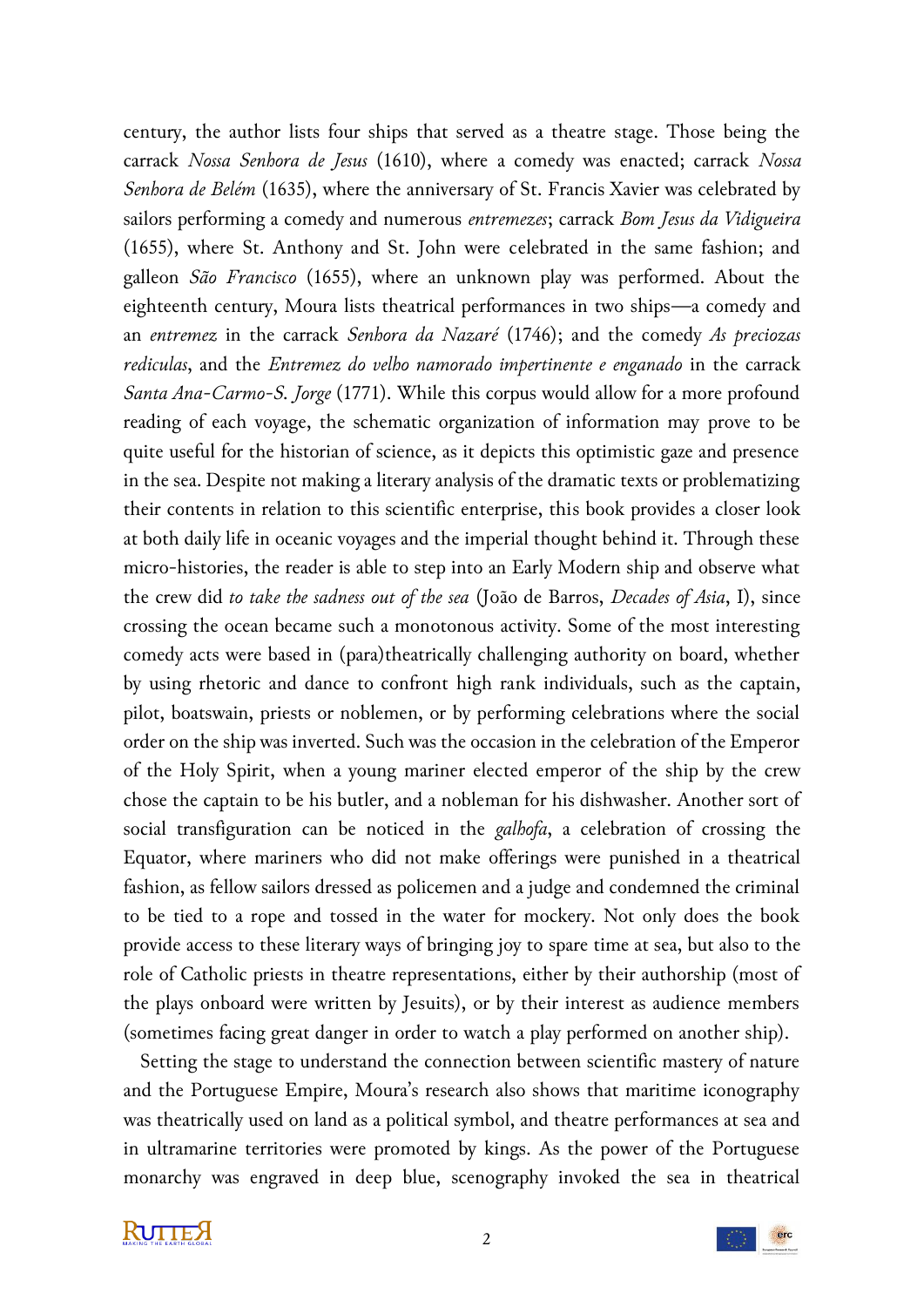representations on land since the fifteenth century. To watch a show played in a carrack floating in sapphire silk may have been surprising, but not astonishing for Early Modern Lisbon. Moura registers several situations where this happened. The first one was designed in 1491 by King John II of Portugal (1455–1495) to celebrate the marriage between his son Afonso, Prince of Portugal (1475–1491) to Isabella of Aragon (1470– 1498), daughter of the Catholic Kings. This was a union of the Iberian empires theatrically performed using nautical elements and naval construction, in order to display the Portuguese and Spanish control of the seas. Ten carracks flaunting glorious symbols for both monarchies navigated the stage, while music made of boatswains' whistles and mariners' yells, that is, the soundtrack to these Empires, played. These scenography choices continued to be made by the successor King Manuel I of Portugal (1469–1521), who established a close connection between maritime imagery and imperial power. The representation of *momos* in a carrack on the Christmas of 1500 was but one of many events stating that Portuguese supremacy came from the ocean. This idea can be also found in the works of Gil Vicente (1465–1536), the forefather of Portuguese theater, and specifically in *Nau d' Amores* (1527), represented in a carrack, where actors were noblemen richly dressed as poor caulkers working the ship with golden pommels, during the reign of King John III of Portugal (1502–1557). The same notion is portrayed a century later, in the enactment of *Tragicomédia del Descubrimiento y Conquista del Oriente* (1619), by António de Sousa SJ, before King Philip III of Portugal and IV of Spain (1605–1665). This imperial strategy can be located not only on land but also at sea, given the fact that, as Father António Vieira SJ (1608–1697) states in his defense for theatre onboard (*Sermão Quinto*), King Manuel I of Portugal ordered for the ships to be equipped with musical instruments, such as violas, *adufes,* and tambourines, for the entertainment and relaxation of the crew. Moura adds a point of utmost interest regarding these instructions: theatre was a tool for colonization, a means to spread Portuguese traditions, cults and habits, like the Feast of the Holy Spirit, to the new-found lands. The result of such an ordinance can be found in the arrival of the Armada of Pedro Álvares Cabral to Brazil (1500), where friendly contact with native Brazilians was accomplished with the help of actor and mariner Diogo Dias making comic acts, mariners playing bagpipes, rattles and drums, and by the Portuguese engaging with the indigenous people through the *folia* dance.

 Shedding light on such vibrant episodes throughout the book, Carlos Francisco Moura outlines a general History of Portuguese theatre on board, where the mariners' daily life, filled with ways of creating joyful moments at sea, given their confidence in nautical science and technology, is highlighted. Furthermore, this book, the first academic publication of its kind, opens the way to investigate how Early Modern

**KUTTE A**